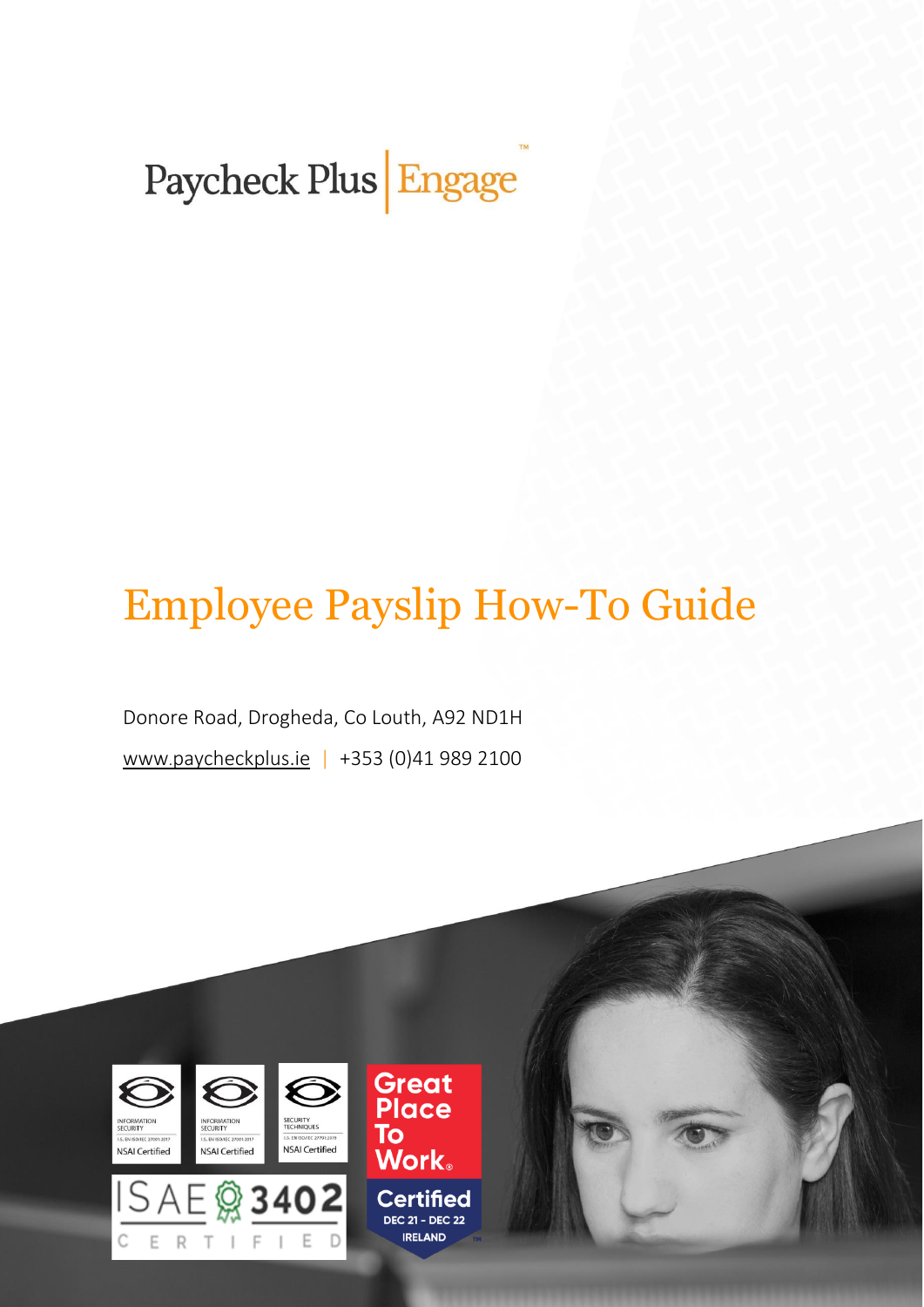# Contents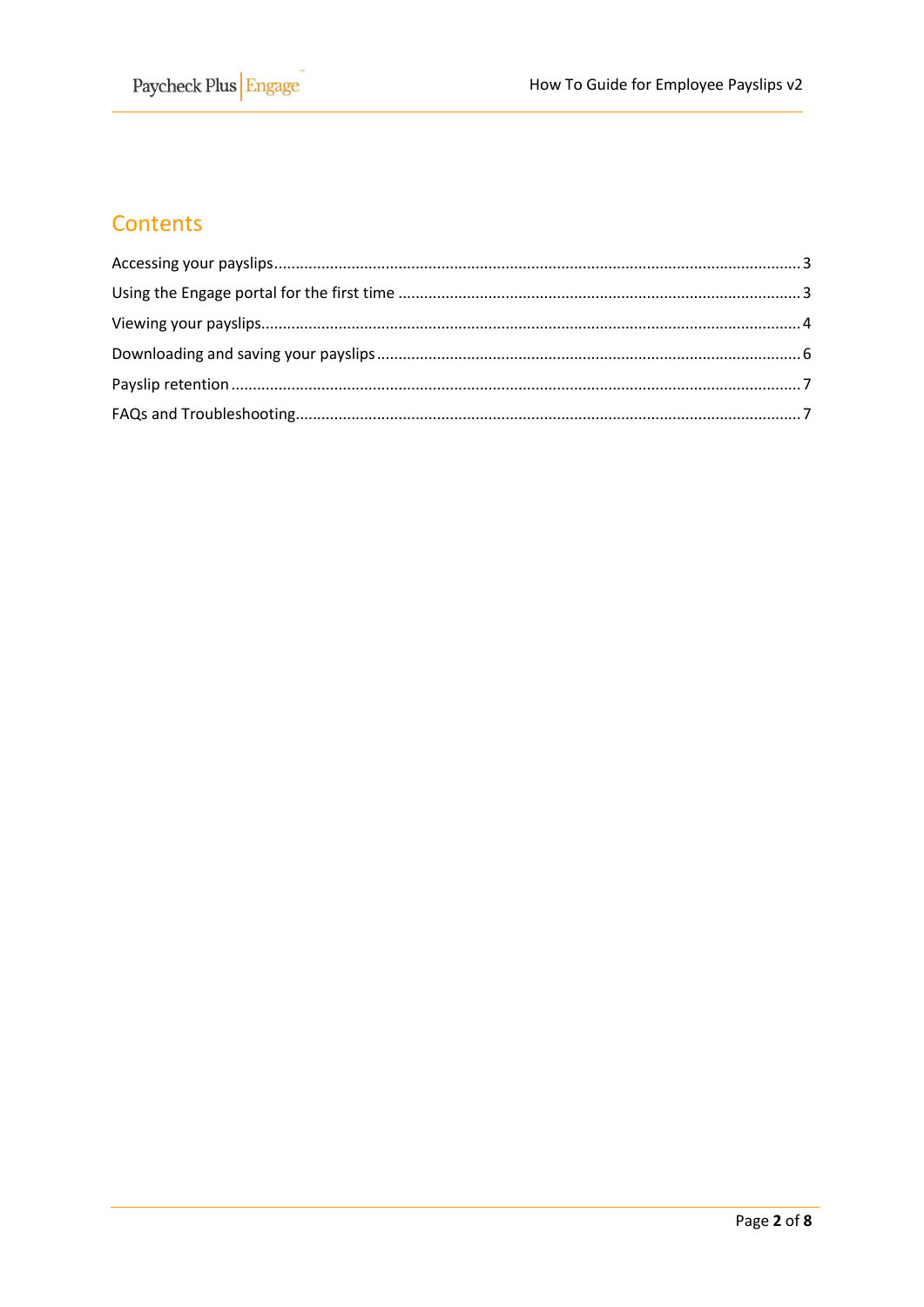### <span id="page-2-0"></span>Accessing your payslips

As an employee you can view your payslips via Paycheck Plus Engage using the following URL:

engagepayslips.paycheckplus.ie

## <span id="page-2-1"></span>Using the Engage portal for the first time

l,

You will receive an email from "Paycheck Plus Engage Employee Portal" inviting you to sign in to the portal.

The email will include a temporary password and a link to the portal.

On clicking the link, you will be taken to the following landing page:

| $\pmb{\text{Paycheck Plus}}\Big \text{Engage}$ |  |  |
|------------------------------------------------|--|--|
|                                                |  |  |
| Log in                                         |  |  |
|                                                |  |  |
| Email                                          |  |  |
|                                                |  |  |
| Password                                       |  |  |
| Log in                                         |  |  |
| Forgot your password?                          |  |  |
|                                                |  |  |
|                                                |  |  |
|                                                |  |  |
|                                                |  |  |
|                                                |  |  |

Enter your email address and the temporary passord issued to you and click Log in. Users will be required to change the temporary password at first login.

Unless agreed otherwise, the default expiry for temporary Passwords is 3 calendar days. New Passwords will need to be a minimum of 8 characters, a mix of alpha and numeric and include a special character.

Using Internet Explorer may restrict your user experience and may cause difficulty in using the application. We recommend using a web browser other than Internet Explorer e.g. Google Chrome, Microsoft Edge, Mozilla Firefox.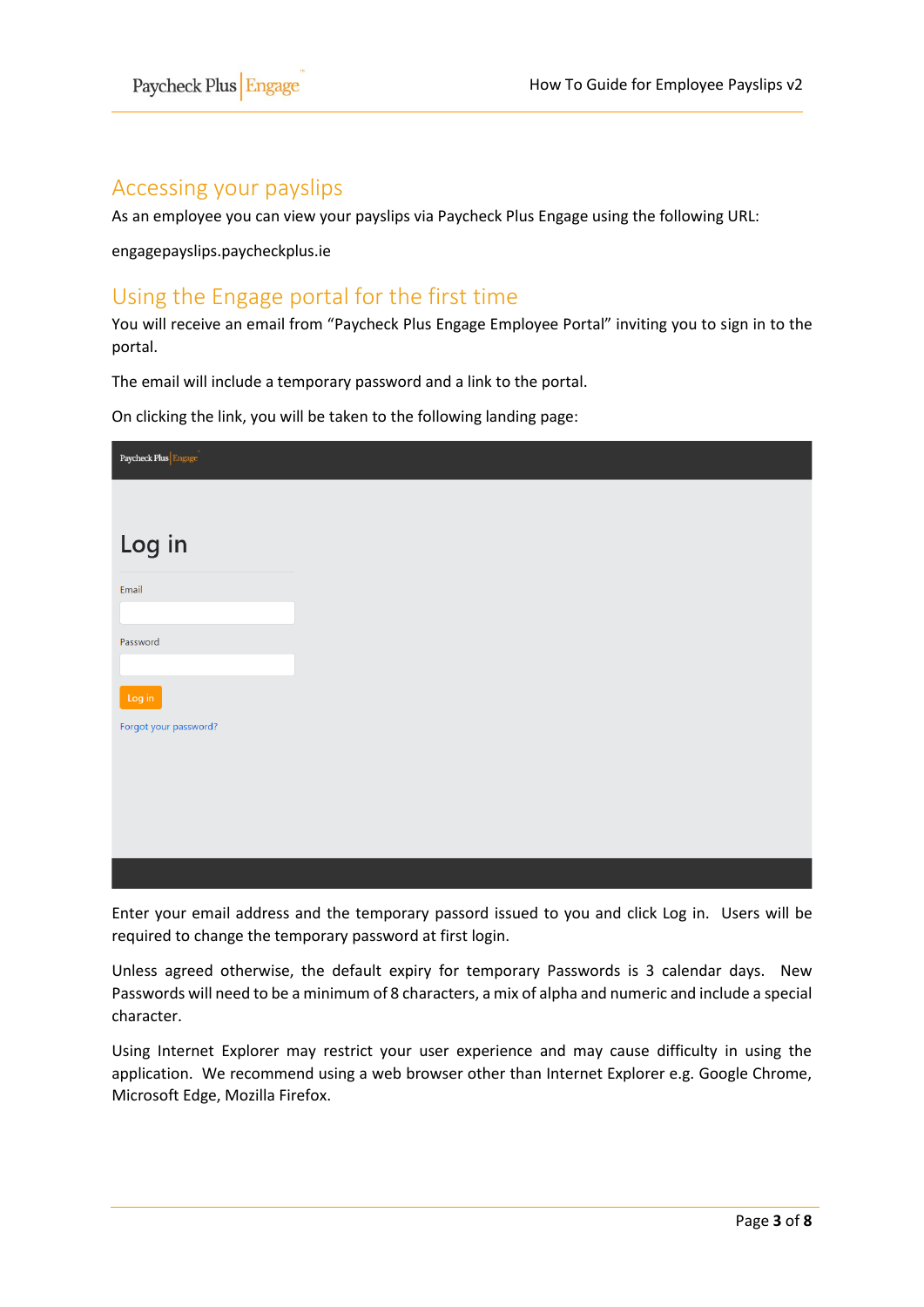## <span id="page-3-0"></span>Viewing your payslips

Once logged in, on the "Payslips" tab you will see an icon for each available payslip.

l,



The screen will display the three most recent payslips. Use the arrow icons to toggle back to previous periods.

|                         | Welcome Kathleen $\vee$        |
|-------------------------|--------------------------------|
|                         |                                |
|                         |                                |
|                         |                                |
|                         |                                |
|                         | $\sqrt{2020}$<br>$\rightarrow$ |
|                         |                                |
|                         |                                |
| Pay Date<br>30-Oct-2020 |                                |
|                         |                                |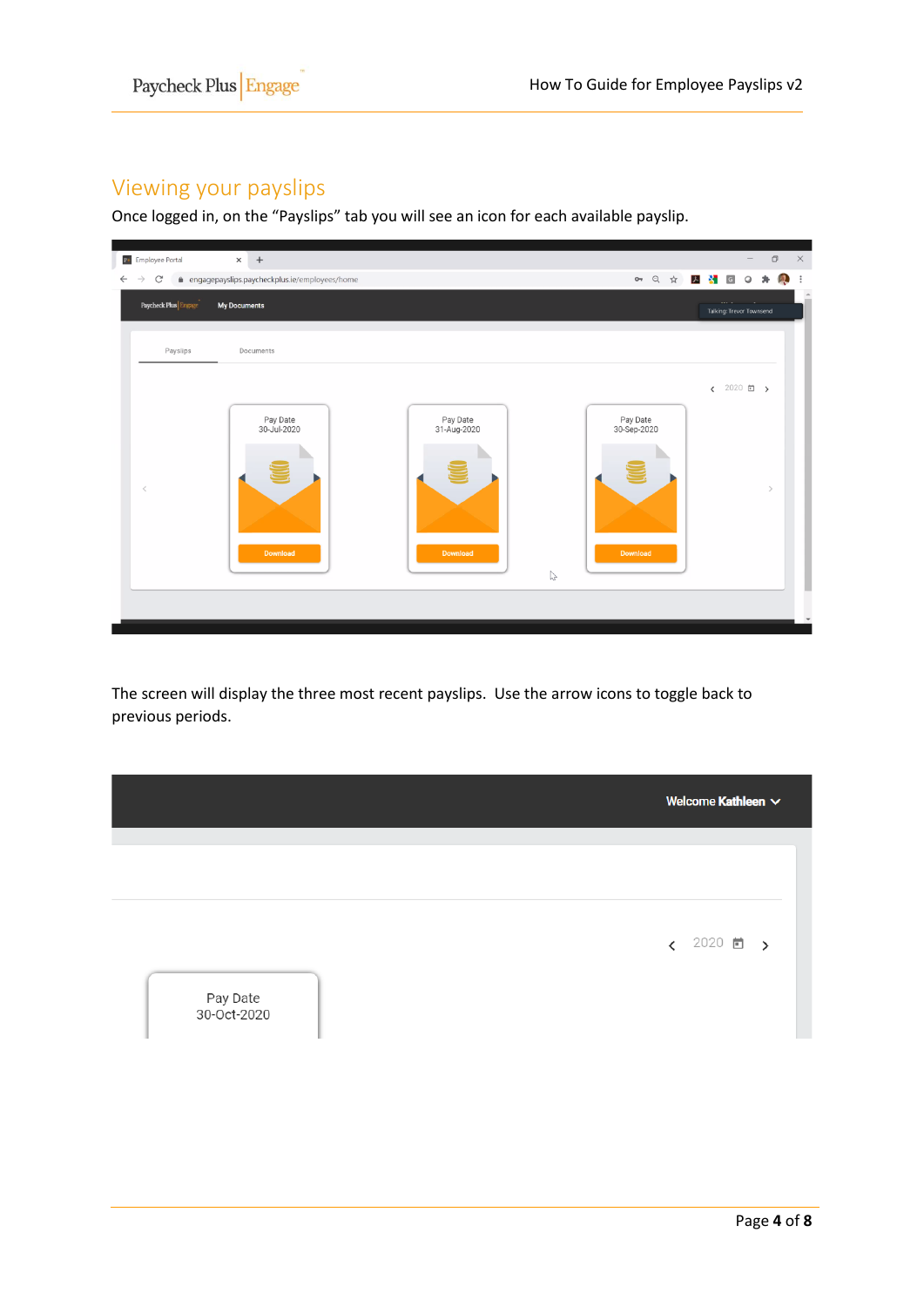Hover over the icon corresponding to the payslip that you wish to view and you have the option to preview the payslip:



l,

In preview the payslip will look similar to the below:

| <b>Test Company ABC Ltd</b><br><b>EMP. NAME</b><br><b>EMP.NUMBER</b> |        | <b>Tom Bloggs</b><br>IE48747<br><b>DEPT</b> |                                              | <b>COST</b>             |     | w<br><b>FREQUENCY</b><br>2<br><b>PAY PERIOD</b>                  | <b>PPS NUMBER</b><br><b>PAYMENT DATE</b> |   | <b>EMAIL PAYSLIP</b><br>10/01/2020 |
|----------------------------------------------------------------------|--------|---------------------------------------------|----------------------------------------------|-------------------------|-----|------------------------------------------------------------------|------------------------------------------|---|------------------------------------|
|                                                                      |        | <b>PAYMENT DETAILS</b>                      |                                              |                         |     | <b>DEDUCTION DETAILS</b>                                         |                                          |   | <b>SUMMARY</b>                     |
| <b>DESCRIPTION</b>                                                   | T/N    | <b>HOURS</b>                                | <b>VALUE</b>                                 | <b>DESCRIPTION</b>      | T/N | <b>THIS PERIOD</b>                                               | <b>BALANCE</b>                           |   | OF PAY                             |
| <b>Salary</b>                                                        | т      |                                             | 2500.00 PAYE                                 |                         |     | 1200.00                                                          | 1200.00                                  |   | <b>GROSS PAY</b>                   |
| <b>BIK Car</b><br><b>BIK Health</b>                                  | т<br>т |                                             | 300.00 PRSI<br>200.00 USC                    |                         |     | 120.00<br>240.00                                                 | 120.00<br>240.00                         |   | 3000.00                            |
|                                                                      |        |                                             |                                              |                         |     |                                                                  |                                          |   | <b>TOTAL DEDS</b>                  |
|                                                                      |        |                                             |                                              |                         |     |                                                                  |                                          |   | 1560.00                            |
|                                                                      |        |                                             |                                              | <b>Sage Payroll</b>     |     |                                                                  |                                          |   | <b>NON-TAX ADJS.</b>               |
|                                                                      |        |                                             |                                              |                         |     |                                                                  |                                          | в | $-500.00$                          |
|                                                                      |        |                                             |                                              |                         |     |                                                                  |                                          |   | <b>ROUNDING</b>                    |
|                                                                      |        |                                             |                                              |                         |     |                                                                  |                                          |   |                                    |
| <b>CUMULATIVE DETAILS</b>                                            |        |                                             |                                              | <b>TAX/PRSI DETAILS</b> |     |                                                                  | <b>COMMENTS</b>                          |   | <b>NETT PAY</b>                    |
| <b>GROSS PAY</b><br><b>NON-TAX.DEDS</b><br><b>TAXABLE PAY</b>        |        | 3000.00<br>3000.00                          | <b>TAX/USC STATUS</b><br><b>EMER ST. PER</b> | Ε<br>$\overline{2}$     |     | <b>EMP'ER PRSI PER</b><br><b>EMPER PRSI TD</b><br><b>BDK YTD</b> | 331.50<br>331.50<br>500.00               |   | 940.00                             |
| <b>TAX CREDIT</b><br>STD.CUT OFF                                     |        |                                             | <b>TAX CREDIT</b><br><b>PRSI CODE</b>        | A1                      |     |                                                                  |                                          |   | <b>PAY METHOD</b>                  |
| <b>TAX PAID</b>                                                      |        | 1200.00                                     | <b>TOTAL INS WK</b>                          | 1                       |     |                                                                  |                                          |   | Cash                               |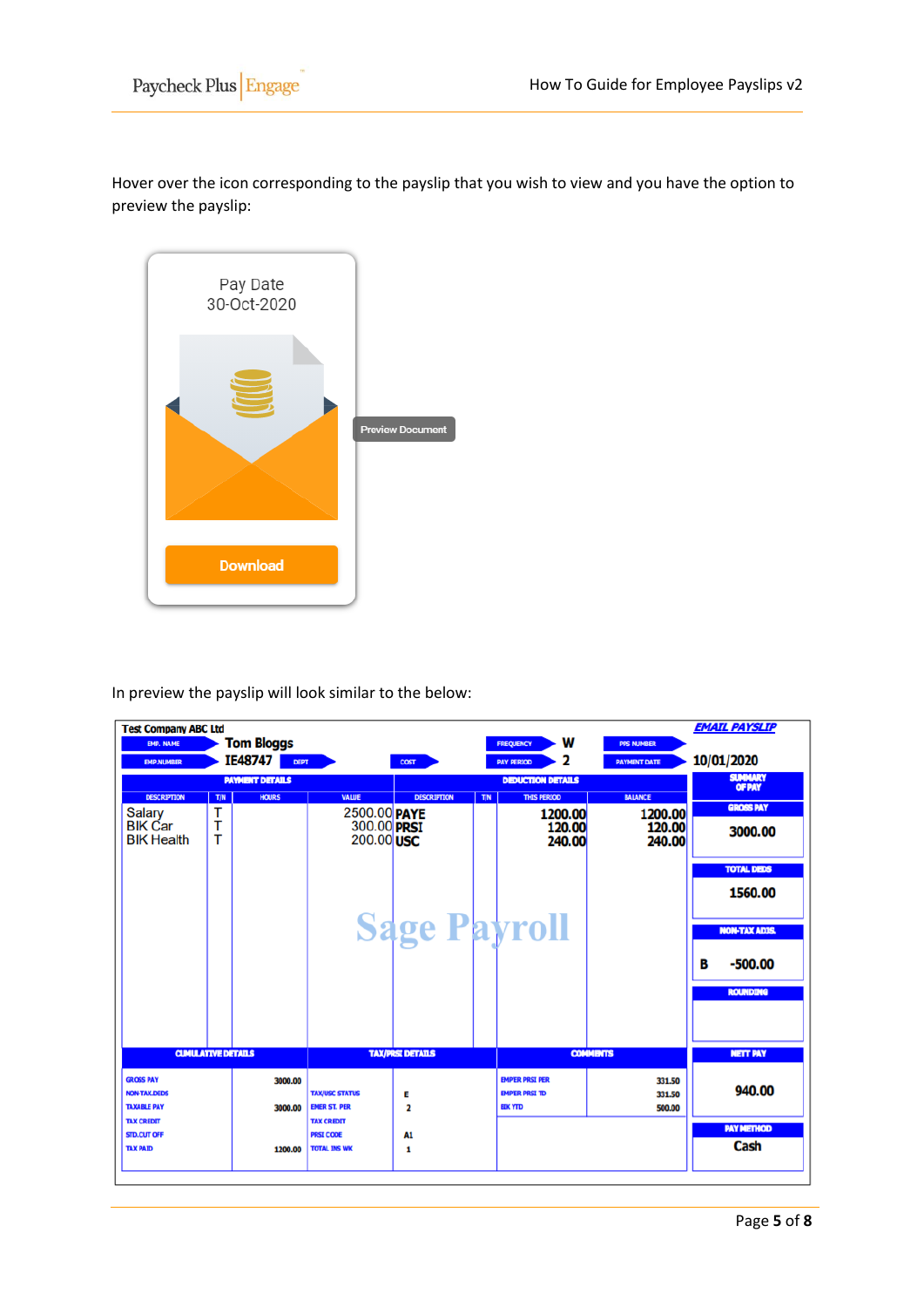## <span id="page-5-0"></span>Downloading and saving your payslips

l,

You also have the option to download and store the payslip for future reference. Simply select "Download" on the relevant icon:



The payslip will download and be available for you to store locally in .pdf format:

|         | Payslip IE48747 (10- ×              |                           |                                           |                                              |                           |                |                                                    |                                                    |                                        |
|---------|-------------------------------------|---------------------------|-------------------------------------------|----------------------------------------------|---------------------------|----------------|----------------------------------------------------|----------------------------------------------------|----------------------------------------|
| $\odot$ | ■ つで ※ 国                            |                           |                                           | $\boxed{\circ}$<br>$\Box$                    | ēL                        | $\circledcirc$ | 1 / 1                                              | ৻ <sup>Պ</sup><br>$\Theta$<br>$\ddot{\phantom{1}}$ | $\bigoplus$<br>$100\%$ $\star$         |
|         | <b>Test Company ABC Ltd</b>         |                           |                                           |                                              |                           |                |                                                    |                                                    | <b>EMAIL PAYSLIP</b>                   |
|         | EMP. NAME                           |                           | <b>Tom Bloggs</b>                         |                                              |                           |                | W<br><b>FREQUENCY</b>                              | <b>PPS NUMBER</b>                                  |                                        |
|         | <b>EMP.NUMBER</b>                   |                           | IE48747<br>DEFT<br><b>PAYMENT DETAILS</b> |                                              | $\cos$                    |                | 2<br><b>PAY PERIOD</b><br><b>DEDUCTION DETAILS</b> | <b>PAYMENT DATE</b>                                | 10/01/2020<br><b>SUMMARY</b><br>OF PAY |
|         | <b>DESCRIPTION</b>                  | <b>T/N</b>                | <b>HOURS</b>                              | <b>VALLE</b>                                 | <b>DESCRIPTION</b>        | <b>T/N</b>     | <b>THIS PERIOD</b>                                 | <b>BALANCE</b>                                     |                                        |
|         | Salary                              | т                         |                                           |                                              | 2500.00 PAYE              |                | 1200.00                                            | 1200.00                                            | <b>GROSS PAY</b>                       |
|         | <b>BIK</b> Car<br><b>BIK Health</b> | т<br>т                    |                                           |                                              | 300.00 PRST<br>200.00 USC |                | 120.00<br>240.00                                   | 120.00<br>240,00                                   | 3000.00                                |
|         |                                     |                           |                                           |                                              |                           |                |                                                    |                                                    | <b>TOTAL DEDS</b>                      |
|         |                                     |                           |                                           |                                              |                           |                |                                                    |                                                    | 1560.00                                |
|         |                                     |                           |                                           |                                              | <b>Sage Payroll</b>       |                |                                                    |                                                    | <b>NON-TAX ADJS.</b>                   |
|         |                                     |                           |                                           |                                              |                           |                |                                                    |                                                    | B<br>$-500.00$                         |
|         |                                     |                           |                                           |                                              |                           |                |                                                    |                                                    | <b>ROUNDING</b>                        |
|         |                                     | <b>CUMULATIVE DETAILS</b> |                                           |                                              | <b>TAX/PRSI DETAILS</b>   |                |                                                    | <b>COMMENTS</b>                                    | <b>NETT PAY</b>                        |
|         | <b>GROSS PAY</b>                    |                           | 3000.00                                   |                                              |                           |                | <b>EMP'ER PRSI PER</b>                             | 331.50                                             |                                        |
|         | NON-TAX.DEDS<br><b>TAXABLE PAY</b>  |                           | 3000.00                                   | <b>TAX/USC STATUS</b><br><b>EMER ST. PER</b> | Е<br>$\overline{2}$       |                | <b>EMP'ER PRSI TD</b><br><b>BIKYTD</b>             | 331.50<br>500.00                                   | 940.00                                 |
|         | <b>TAX CREDIT</b>                   |                           |                                           | <b>TAX CREDIT</b>                            |                           |                |                                                    |                                                    | <b>PAY METHOD</b>                      |
|         | STD.CUT OFF<br><b>TAX PAID</b>      |                           | 1200.00                                   | <b>PRSI CODE</b><br><b>TOTAL INS WK</b>      | A1<br>1                   |                |                                                    |                                                    | Cash                                   |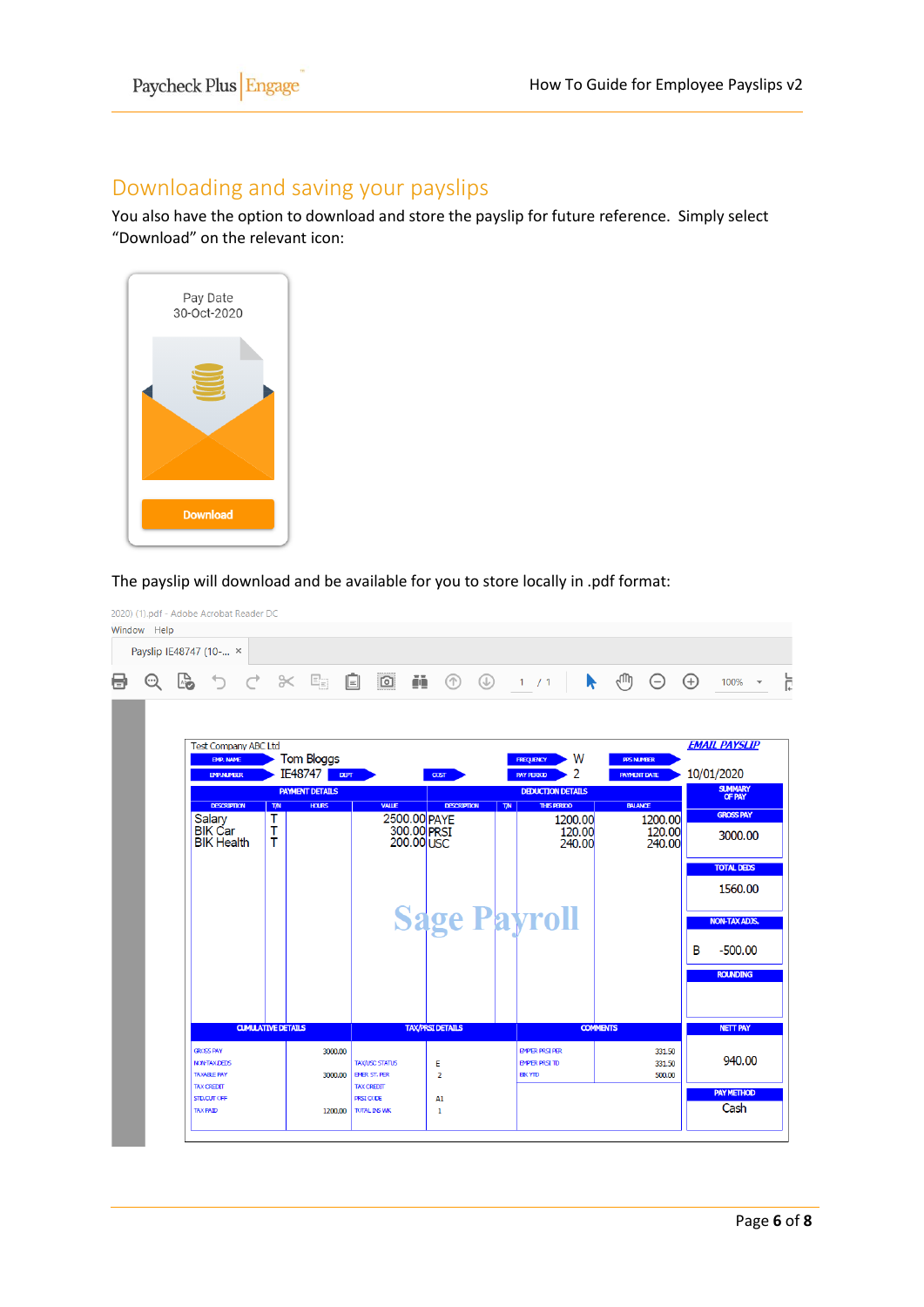l,

## <span id="page-6-0"></span>Payslip retention

Payslips will remain available within Engage for the statutory retention period and in line with General Data Protection Regulations (GDPR) guidelines.

Should you cease employment with your employer, standard practice is for access permissions to Engage to be maintained for a 3-month period after leaving. It is recommended that you download your payslips and any other payroll documentation, as may be required for future reference, before the 3-month period has elapsed.

### <span id="page-6-1"></span>FAQs and Troubleshooting

Q: I did not receive an email with my username and temporary password inviting me to log in to Engage for the first time.

A: Please check your Junk / Spam email folders. If the email is not there please contact your employer.

Q: I receive an error message and cannot access the Engage portal using the link and temporary password provided.

A: Log on for the first time from a desk top rather than a mobile device to enable an accurate copy & paste of the temporary password. Also be aware that using Internet Explorer may restrict your user experience and may cause difficulty in using the application. We recommend using a web browser other than Internet Explorer e.g. Google Chrome, Microsoft Edge, Mozilla Firefox

Q: I've forgotten my password

A: Click the Forgot Your Password link

| Log in                |  |  |
|-----------------------|--|--|
| Email                 |  |  |
| Password              |  |  |
| Log in                |  |  |
| Forgot your password? |  |  |

Enter your email address, check the security checkbox to confirm this is a valid request, and click "Submit"